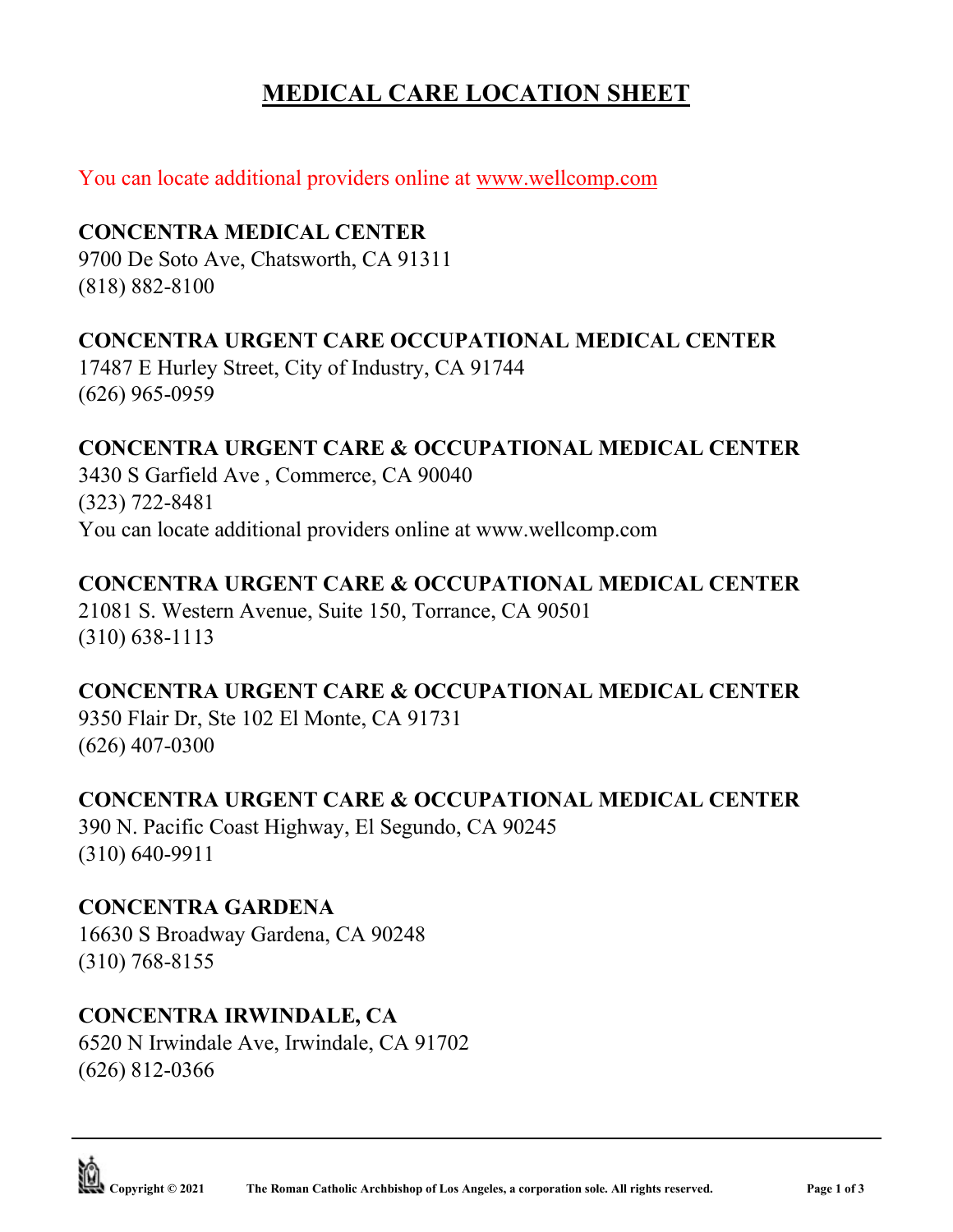# **IMMEDIATE MEDICAL CARE**

5203 Lakewood Blvd, Lakewood, CA 90712 (562) 633-2273

## **HIGH DESERT MEDICAL CENTER**

43839 N. 15th St. West Lancaster, CA 93534 (661) 945-5984

#### **CONCENTRA MEDICAL**

40 Centerpointe Drive, La Palma, CA 90623 (866) 406-9976/714-522-8020

#### **US Healthworks**

1313 W 8th Street, Los Angeles, CA 90017 (213) 401-1970

## **NEWBURY PARK URGENT CARE**

2080 Newbury Rd, Newbury Park, CA 91320 (805) 499-0308

# **CENTERS FOR FAMILY HEALTH**

655 N Ventura Ave, Oak View, CA 93022 (805) 649-3750

#### **CONCENTRA URGENT CARE & OCCUPATIONAL MEDICAL CENTER**

2171 S. Grove Ave, Ste A, Ontario, CA 91761 (909) 923-4080

#### **CONCENTRA URGENT CARE & OCCUPATIONAL MEDICAL CENTER**

1851 North Lombard, Oxnard, CA 93030 (805) 983-2234

#### **CONCENTRA URGENT CARE & OCCUPATIONAL MEDICAL CENTER**

801 Corporate Center Drive, Ste 130, Pomona, CA 91768 (909) 623-1954

You can locate additional providers online at www.wellcomp.com